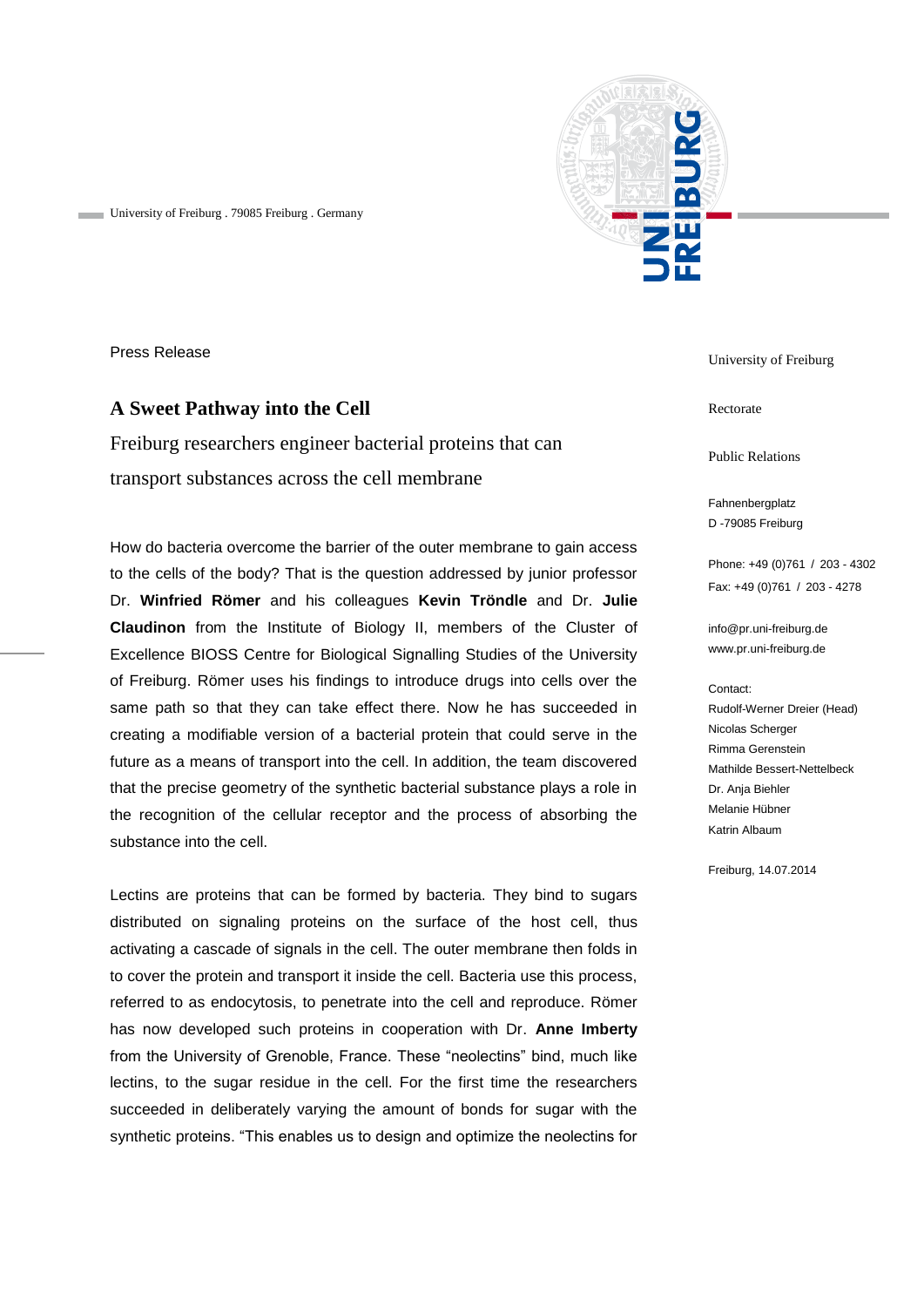use as tools for fundamental research, targeted absorption of drugs, and 2 early detection of tumor cells," explains Römer. The study was published the journal *Angewandte Chemie* and was selected as a VIP, a "very important paper," of the issue.

The scientists created the proteins by adding modified lectin genes to bacteria. The microorganisms then produced the neolectins. In this way the scientists engineered 13 proteins whose architecture does not differ from that of the original at first sight. However, the researchers changed the amount of binding sites for sugar and the distance between them. These two factors proved to be critical for the absorption and effect of the neolectins. The scientists first tested the proteins in the lab on surfaces to which sugar was bound. In addition, they studied the neolectins on large synthetic vesicles, bubbles made of fatty acids, also known as liposomes, that were designed to simulate cell membranes. In all of their tests they found neolectins that are especially good at binding. The researchers identified that in order for the cell membrane to fold inward it needs to be at the right proximity to the sugar binding pockets. But the amount of bonds also plays an important role: At least two are necessary for the neolectin to be absorbed quickly into the cell.

## **Original publication:**

Julie Arnaud, Kevin Tröndle, Dr. Julie Claudinon, Dr. Aymeric Audfray, Dr. Annabelle Varrot, Prof. Winfried Römer and Dr. Anne Imberty. Membrane Deformation by Neolectins with Engineered Glycolipid Binding Sites. Angewandte Chemie 7 JUL 2014 | DOI: 10.1002/ange.201404568

### **Caption:**

In an experiment on synthetic vesicles (red) the researchers showed that neolectin (green) leeds to invaginations of the membrane. By exploiting this pathway neolectins could be used to transport substances inside cells. Source: Winfried Römer

The University of Freiburg achieves top positions in all university rankings. Its research, teaching, and continuing education have received prestigious awards in nationwide competitions. Over 24,000 students from 100 nations are enrolled in 188 degree programs. Around 5,000 teachers and administrative employees put in their effort every day – and experience that family friendliness, equal opportunity, and environmental protection are more than just empty phrases here.